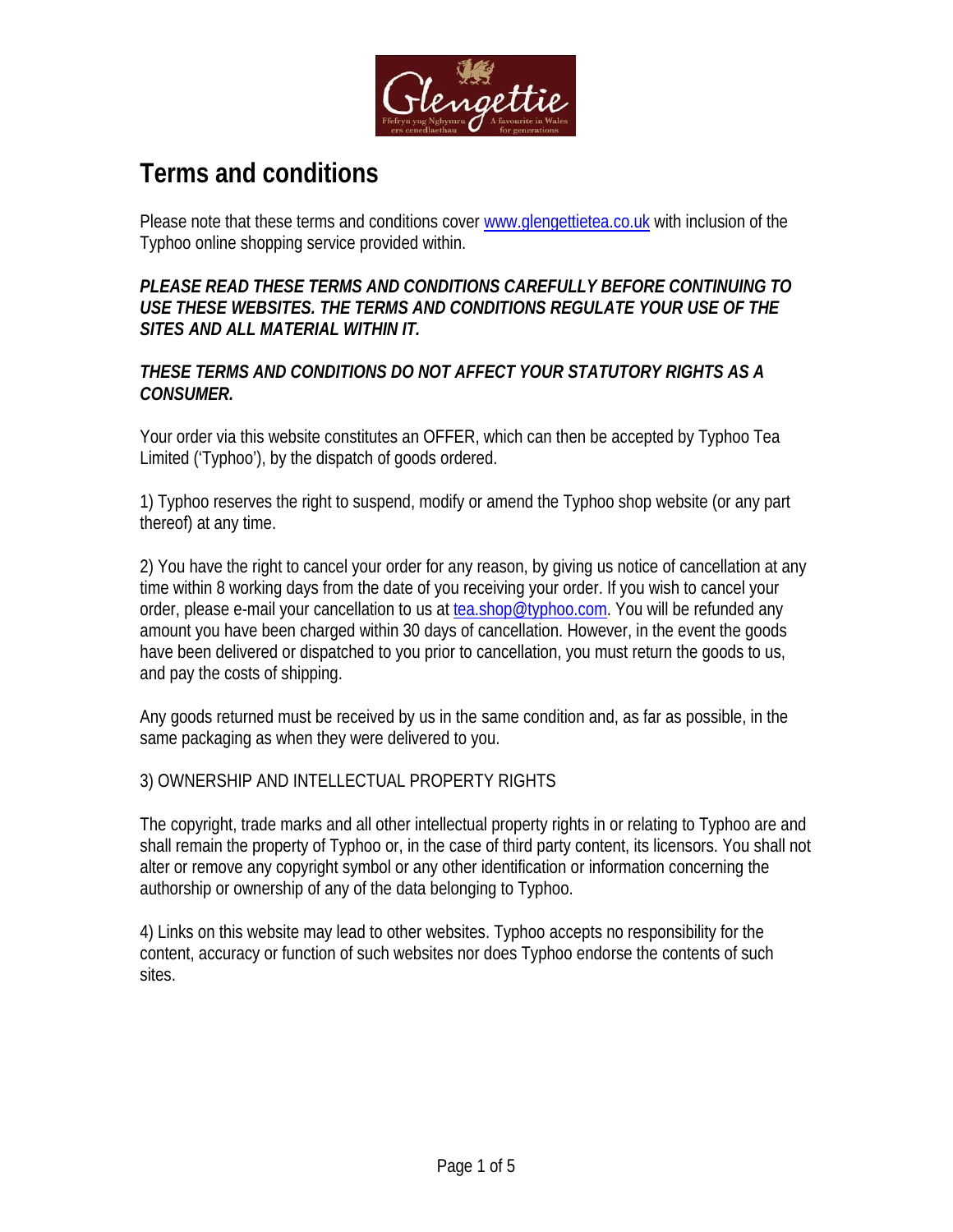

# 5) GOVERNING LAW AND DISPUTES

These terms and conditions and all sales via the Internet shall be governed by and construed in accordance with English Law and all parties submit to the exclusive jurisdiction of the English courts.

6) Typhoo reserves the right to refuse delivery of goods to countries outside of those specified in the website.

7) Delivery times are 10 to 28 days for UK or 28 days for outside UK deliveries. Typhoo will use all reasonable endeavours to ensure these times are met.

8) Typhoo reserves the right to remove from or add to the Internet site, any items offered for sale.

9) You may choose to provide Typhoo with information about yourself in the course of using our websites. By doing so, you expressly consent to Typhoo using this data for the purposes specified in the website. We recommend that you first read our privacy statement below, before submitting personal data.

### *Privacy Statement*

We are committed to protecting your privacy. We will only use the information that we collect about you lawfully (in accordance with the Data Protection Act 1998).

We collect information about you for 3 reasons:

- To process any order that you place with us (via the Typhoo Shop).
- To enable us to supply you with any other information or offers shown on our websites that you specifically opt into
- To provide you with the best possible service.

*We will not e-mail or mail you in the future unless you have given us your prior consent.*

We will always give you the opportunity to refuse any marketing email or mail from us in the future. If you wish to be removed from our mailing list, please email us at consumer. relations@typhoo.com or mail us at the address shown at the bottom of this Privacy Statement. It would be helpful if you could provide us with your name and address so that we can process your request as quickly as possible.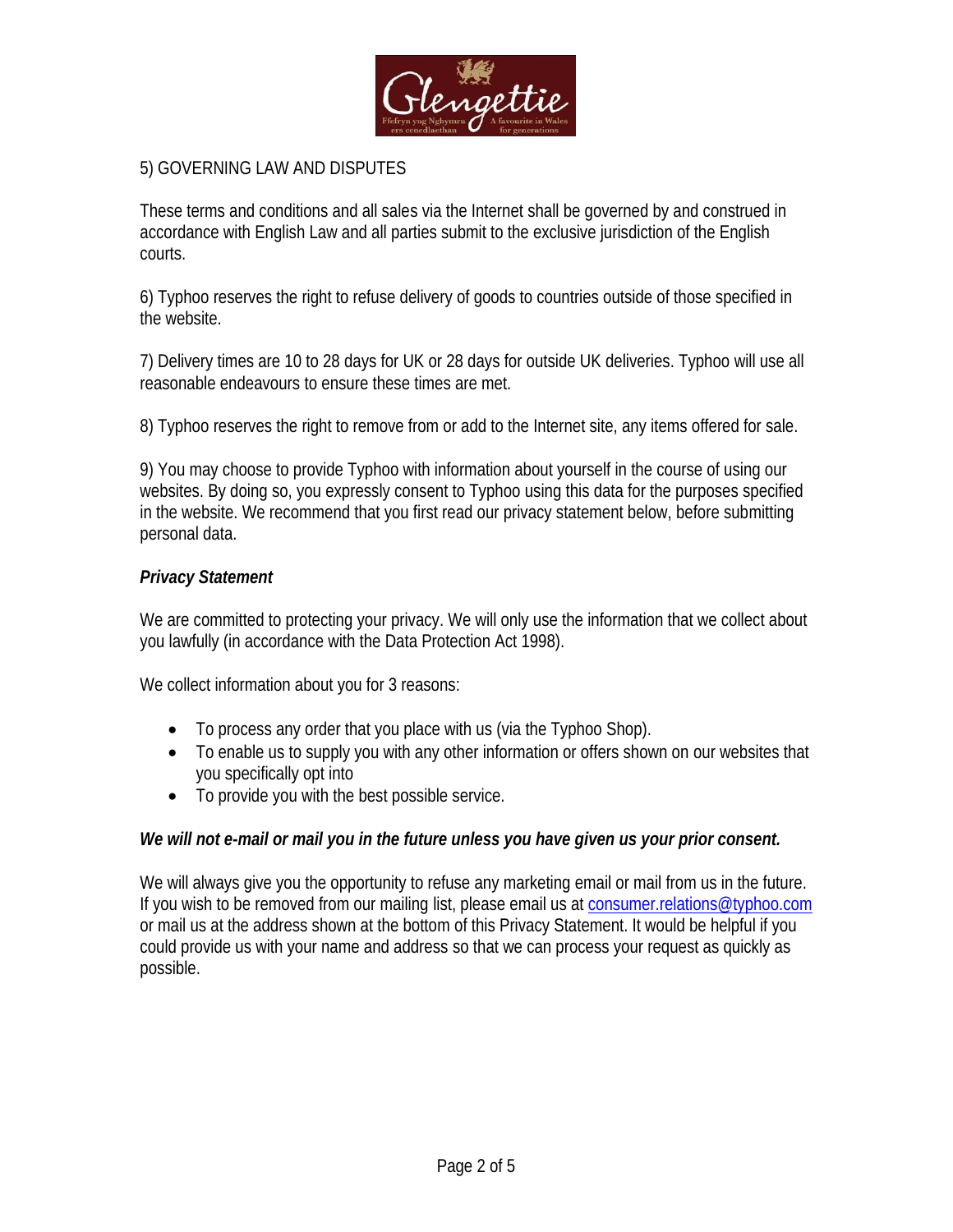

The type of information we will collect about you includes:

- your name
- address
- phone number
- email address

*We will never collect sensitive information about you without your explicit consent.* 

The information we hold will be accurate and up to date. We do not sell, rent or otherwise make available any personal data submitted by visitors to our site to any third parties

Children and young people under 16 are advised to get permission from their parent or guardian before they submit personal data to the Glengettie web site.

Links from this site may take you to sites not covered by our Privacy Policy. We recommend you check their privacy policies yourself before submitting any personal information.

The personal information which we hold will be held securely in accordance with our internal security policy and the law.

*General Terms and Conditions* 

Typhoo is not responsible for applications that are lost or delayed in any part of the processing up until the receipt at its handling house.

Any number of items may be ordered per application.

Typhoo reserves the right to refuse applications, which have been altered or amended.

Please ensure that your payment is in Pounds Sterling and is for the correct amount - if not, your application will be rejected.

Payment can only be made by credit card (Visa or Mastercard) or debit card (Maestro).

All prices are inclusive of postage & packing.

Note for items dispatched overseas Typhoo is not responsible for the payment of any Import Duty or Customs charges for the products ordered via this website. A charge may be payable by you at the point of delivery.

Please make a note of items ordered and date of order in case of query.

All goods offered are subject to availability.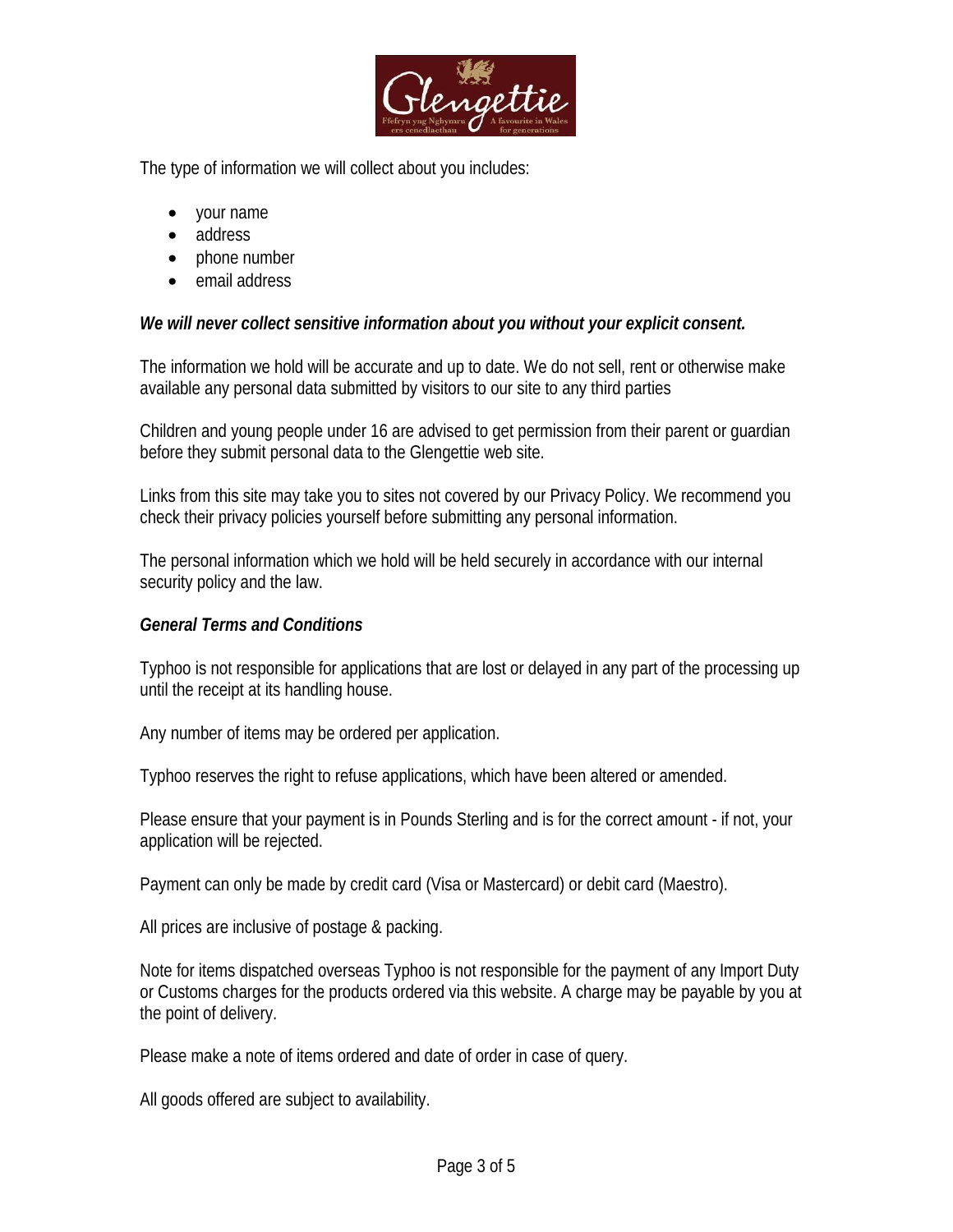

Typhoo reserves the right to change the prices of any products offered for sale via the online service without prior notice.

For delivery, please allow 10 to 28 days for UK or 28 days for outside UK deliveries. Typhoo shall not be responsible for dispatched items delayed in the post.

The items shown in this website are a fair representation of the actual items, although minor details and colour may vary.

#### **Security statement**

Due to the additional charges and resource that may be incurred by Typhoo Tea Limited when processing orders paid for via cheque, we may not be able to offer as competitive rate in comparison to those received via our online shopping facility. For the most competitive rates we recommend placing your order online and paying via our secure PayPal Service.

#### **LIMITATION OF LIABILITY AND INDEMNIFICATION**

TYPHOO TEA LIMITED SHALL NOT BE LIABLE FOR ANY INDIRECT, INCIDENTAL, SPECIAL, CONSEQUENTIAL, OR PUNITIVE DAMAGES, INCLUDING BUT NOT LIMITED TO LOSS OF PROFITS, LOSS OF BUSINESS OR BUSINESS OPPORTUNITY, LOSS OF USE, ETC., EVEN IF ADVISED OF THE POSSIBILITY OF SUCH DAMAGES. TYPHOO TEA LIMITED SHALL NOT BE LIABLE FOR ANY DIRECT OR ACTUAL DAMAGES, EXCEPT TO THE EXTENT SPECIFIED IN A WRITTEN OR ELECTRONIC AGREEMENT ENTERED INTO BETWEEN TYPHOO TEA LIMITED AND ITS CUSTOMER. OTHER LIMITATIONS OF LIABILITY ARE INCLUDED HERE BY REFERENCE INCLUDING THE TERMS OF USE AND PRIVACY POLICY OF TYPHOO TEA LIMITED WEB SITES.

TYPHOO TEA LIMITED MAKES NO WARRANTIES OR REPRESENTATIONS HEREIN, EITHER EXPRESS OR IMPLIED, CONCERNING THE NETWORK, AND EXPRESSLY DISCLAIMS WARRANTIES OF FITNESS FOR A PARTICULAR USE OR PURPOSE, THE WARRANTY OF MERCHANTABILITY AND ANY OTHER WARRANTY IMPLIED BY LAW.

You agree to indemnify, defend, and hold Typhoo Tea Limited, its subsidiaries, affiliates, officers, directors, employees, agents, licensors, consultants, suppliers, and any third- party Web site providers harmless from and against all claims, demands, actions, liabilities, losses, expenses, damages, and costs, including actual attorneys' fees, misuse or abuse of the Services, or your infringement, or infringement by any other user of your account, of any intellectual property or other right of any person or entity. You will cooperate as fully as reasonably required in Typhoo Tea Limited's defence of any claim in this regard. Typhoo Tea Limited reserves the right, to assume the exclusive defence and control of any matter otherwise subject to indemnification by you and you shall not in any event settle any matter without the written consent of Typhoo Tea Limited. You agree immediately to notify Typhoo Tea Limited of any unauthorised use of your account or any other breach of security known to you.